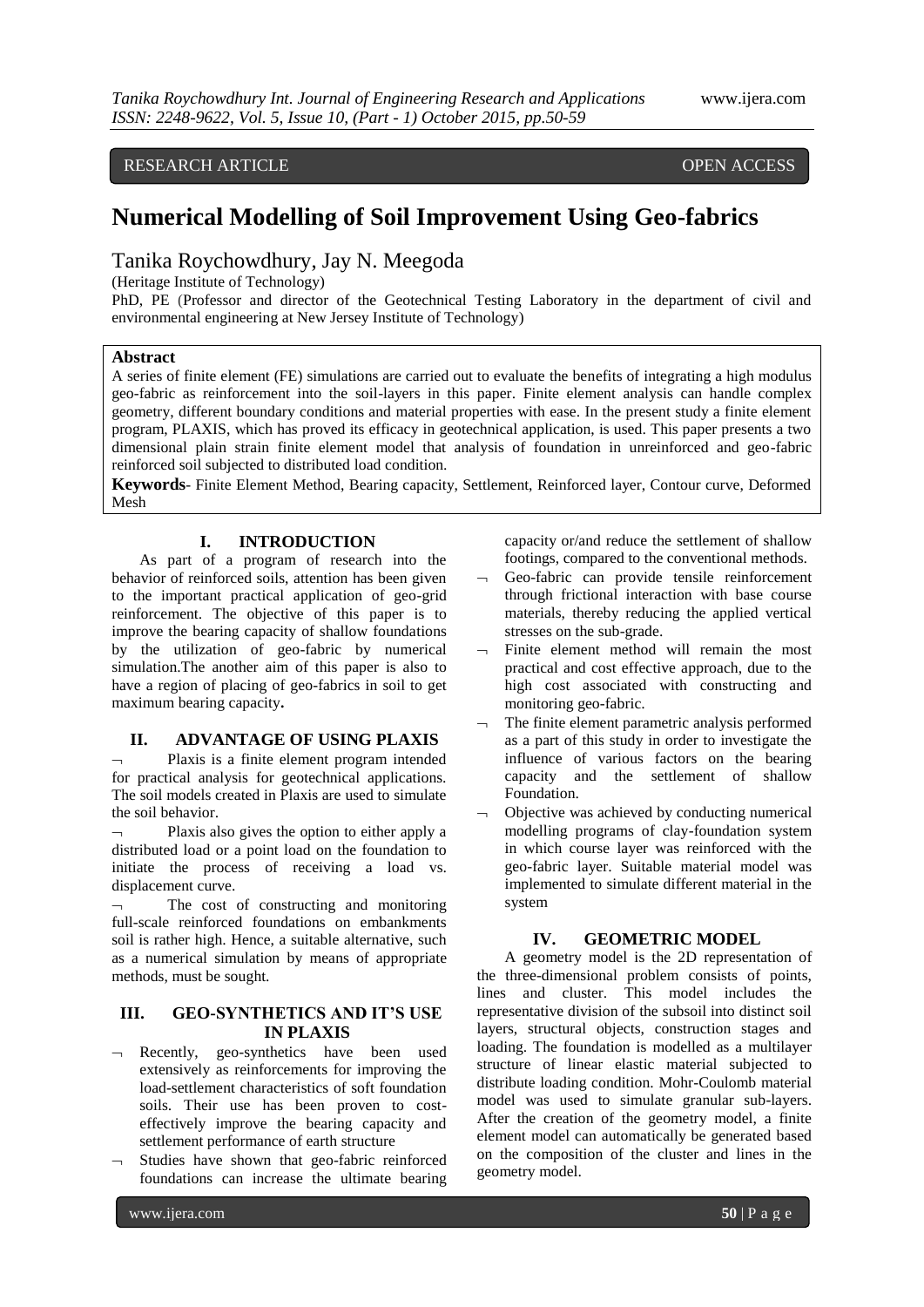#### *Load Model*

Now Plaxis also has the option to either add a point load or a **distributed load**. For the purpose of this project, we are using a distributed load, because it best represents a shallow foundation. The foundation is regarded as rigid, so applying load on the footing is equal to applying uniform vertical downward displacements at the nodes immediately underneath the foundation. Horizontal displacements at the interface between the foundation and the soil were restrained to zero assuming perfect roughness of the interface and symmetry of the foundation.

#### *Material Models*

Plaxis support various models to simulate the behaviour of soil and the other continua. **Mohrcoulomb model** is used to do the first approximation of soil behaviour in general. The model involves five parameters namely, Young's modulus E, poissons' ratio v, the cohesion c, friction angle, and the dilatancy angle.

#### *Material type*

Undrained behaviour is used for a full development of excess pore pressure flow of water can sometimes be neglected due to a low permeability. All the clusters that have been specified as undrained will indeed behave undrained.

| Parameter                                 | Name   | Value        | Unit                     |
|-------------------------------------------|--------|--------------|--------------------------|
| <b>Material Model</b>                     | Model  | Mohr-coulomb | $\overline{\phantom{a}}$ |
| Type                                      | Type   | undrained    |                          |
| Soil unit weight above the phreatic level | Yunsat | 137.9        | $Lb/in^3$                |
| Soil unit weight below the phreatic level | Ysat   | 119.1        | $Lb/in^3$                |
| Permeability in horizontal direction      | kx     | 1.0          | In/day                   |
| Permeability in vertical direction        | ky     | 1.0          | In/day                   |
| Young's modulus                           | E      |              | $Lb/in^3$                |
| Poisson's ratio                           | μ      | 0.3          | $\overline{\phantom{0}}$ |
| Cohesion                                  | c      | 4.075        | $Lb/in^3$                |
| Friction angle                            |        | $\theta$     | $\Omega$                 |
| Dilatancy angle                           |        | $\Omega$     | $\Omega$                 |

## *Effect of Reinforcement Layers*

In these studies the geosynthetic reinforcement membrane is considered as an isotropic elastic material. Material models which include components of plasticity creep, and directional dependency of the high modulus geosynthetic polymeric geogrid may be more realistic, however, these models require many parameters for numerical simulation. Therefore in this study the geogrid is assumed to act as a linear isotropic elastic material. Geo-grids are the slender materials with the normal stiffness but no bending stiffness. It can only sustain tensile forces not the compression. The creation of the geo-grid in the geometry model is similar to create geo-grid lines in the soil model. Geo-grid is appeared as the yellow line. The only material property of the geo-grid is the elastic normal stiffness EA.

**Table 2: Mechanical properties of geogrid reinforcement**

| <b>Material</b> | <b>Elastic</b><br>stiffness $(lb/in^3)$ | axial  <br><b>Passion</b><br>ratio |  |
|-----------------|-----------------------------------------|------------------------------------|--|
| Geo-grid        | 145                                     | 0.3                                |  |

#### *Mesh analysis*

Plaxis **mesh generation** takes full account of the position of points and Lines in the geometry model so that exact position of layer load and Structures is accounted. During the generations of the mesh clusters are divided into triangular elements. The powerful 15 **node** element provides an accurate calculation of the stresses and the failure load. The distribution of nodes over the elements is shown in the fig "a "adjacent elements are connected through their common nodes. During the finite element calculations the displacements (*Ux* and *Uy*) are calculated at the nodes. The nodes may be preselected for the generation of the load-displacement curves. In contrast to displacements*,* stresses and strains are calculated at individual Gaussian integration points rather than at the nodes. A 15 node triangular element contains 12 **stress points** as indicated in the figure.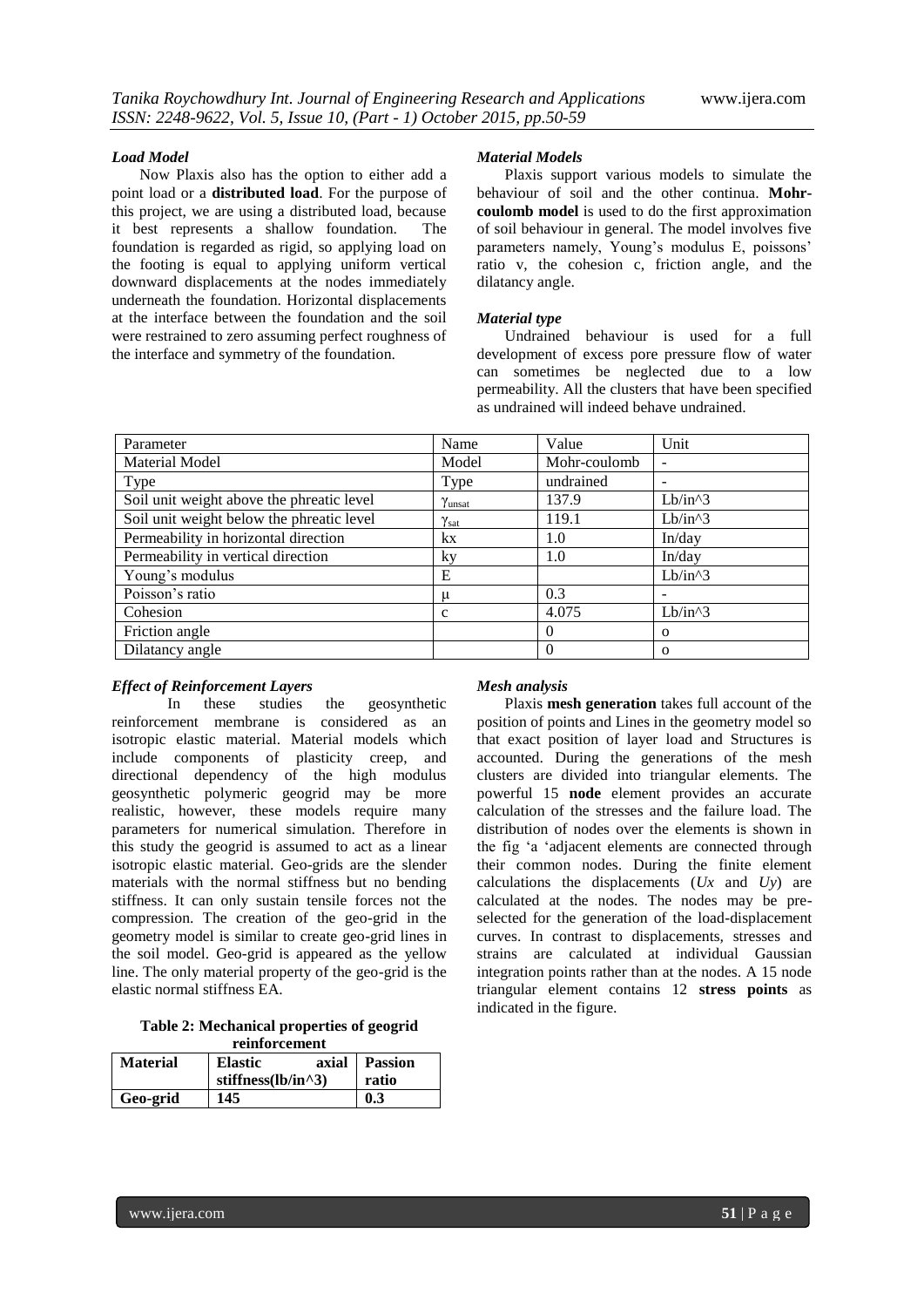

In our numerical simulation **the mesh generation** process is based on the robust triangulation principal that searches for optimized triangle, which results in unstructured mesh. The numerical performances of these meshes is however better than the structured meshes with regular array of elements. The figure of one these meshes have shown below.



#### *Calculation process*

In our calculation process we are using staged construction. In this special feature of the plaxis it is possible to change the geometry and the load configuration by activating or deactivating the load, volume cluster and the structural objects as created in the geometry input. Staged construction method enables accurate and realistic simulations of various loading, construction and the excavation process. Here we have done this analysis by the execution of the plastic calculation.

#### *M-stage*

This is the main load multiplier which is being used in our simulations. In general this load multiplier goes from zero to 1 where the staged construction process has been selected as the loading input. In some very special simulations it may be useful to perform only a part of the construction phase. If the value of this is lower than the smallest input 0.001 then the load is considered to be negligible and no calculation takes place. By entering the default value 1.0 the calculation process goes on in normal way. In general care must be taken with an ultimate level of this vale smaller than 1.0, since this results in out-of-balance force at the end of the calculation phase.

#### **V. RESULT & CONCLUSION**

### **A numerical simulation was performed with a soil layer of cross-section 3.5in\* 12in 1. Without geo-grid:**

| Load $(lb/in^3)$ | Displacement (in) |
|------------------|-------------------|
| 182.6            | 0.201             |
| 225.63           | 0.242             |
| 258.96           | 0.285             |
| 280.67           | 0.310             |
| 328.68           | 0.38              |

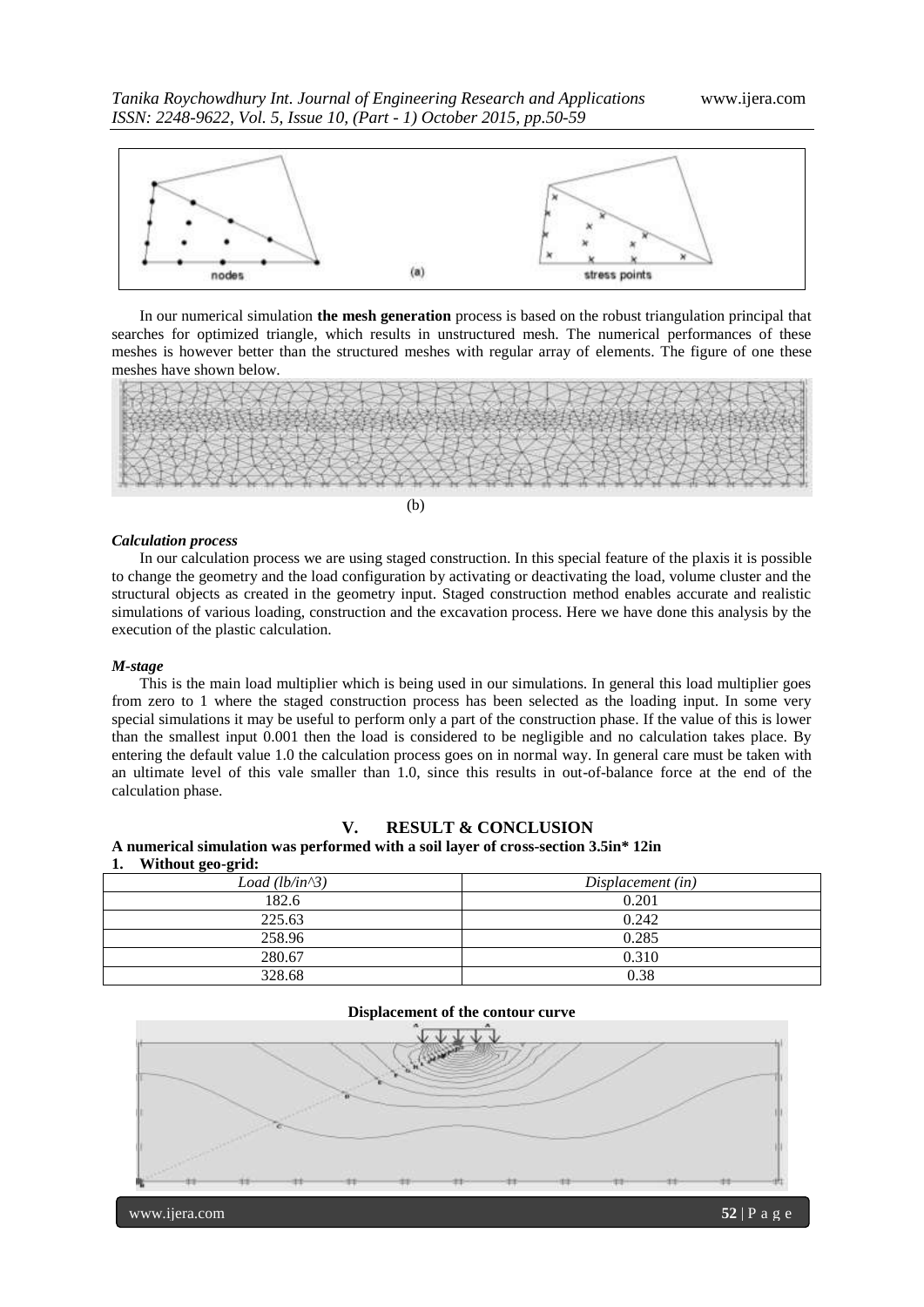We have calculated the bearing capacity by dividing the applied load by area of the foundation. We took the height of the foundation as 1 inch and the breadth is 1 inch by convention of the 2-D software. So in every case our

> Area=  $(1*1)$  in^2. Bearing Capacity= (Load/Area) So the chart with the Bearing Capacity and the Displacement as follows

| <b>Displacement</b> | <b>Bearing capacity</b> |
|---------------------|-------------------------|
| 0.201               | 182.6                   |
| 0.278               | 219.12                  |
| ⊦380                | 328.68                  |

2. The geogrid is at the  $3<sup>rd</sup>$  layer i.e. at 0.875 inch from the top of the foundation

| Load (lb/in^3) | Displacement (in) |
|----------------|-------------------|
| 160.5          | 0.11              |
| 219.08         | 0.148             |
| 268.25         | 0.182             |
| 288.52         | 0.198             |
| 328.68         | 0.238             |
| 350.20         | 0.259             |

We can find a major difference in the contour curve and the deformed mesh structure by applying two different aggregate**.**

## **A) Very fine** aggregate is applied

*Displacement contour curve*



*Deformed mesh*

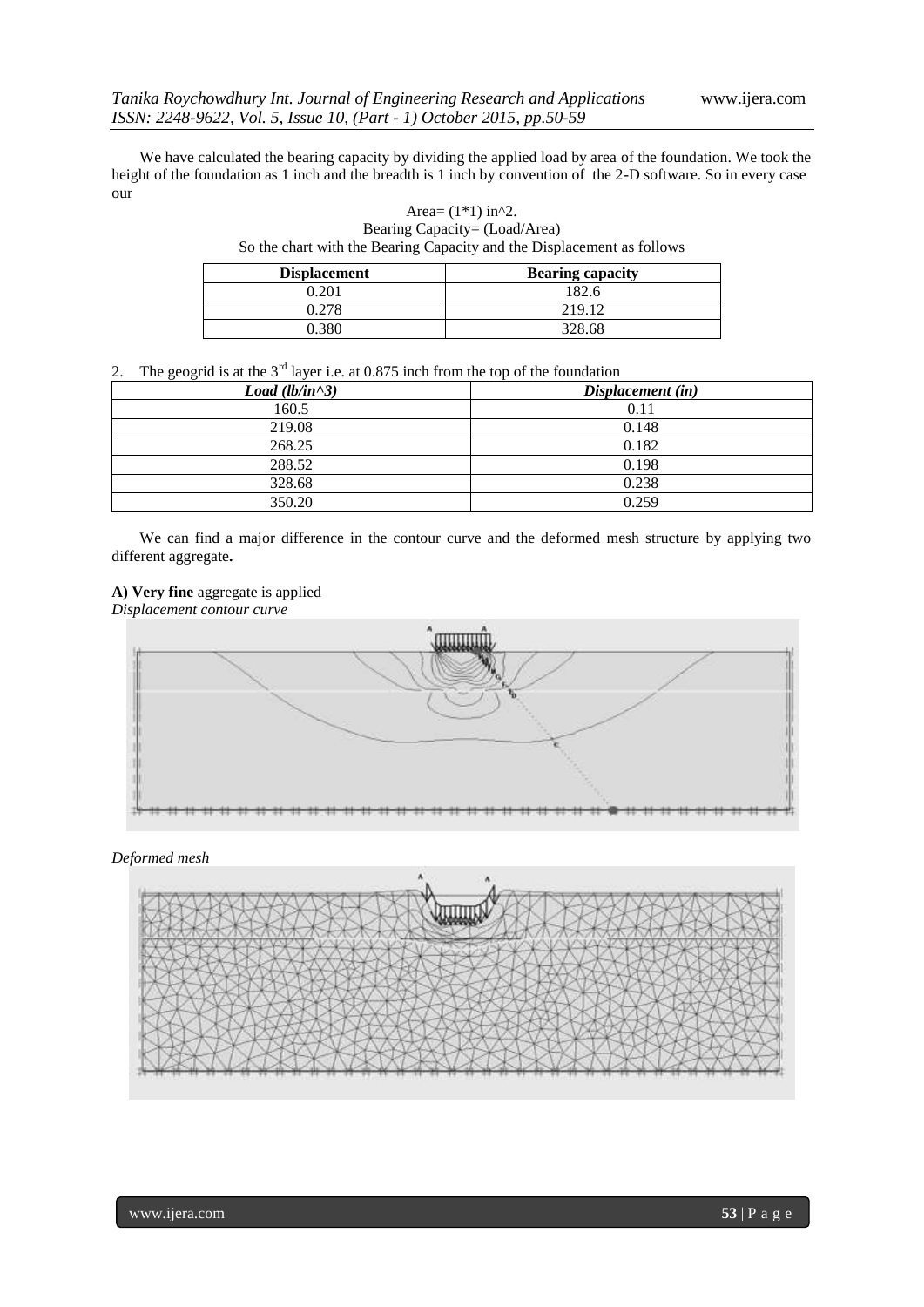## **B) Coarse aggregate** is applied *Displacement contour curve*



*Deformed mesh*



*Now all the simulations have done with the very fine aggregate*

|  |  |  | 3. The geo-grid is at $3.5th$ layer i.e. at 0.4375 inch from the top of the foundation |
|--|--|--|----------------------------------------------------------------------------------------|
|  |  |  |                                                                                        |

| Load $(lb/in \land 3)$ | Displacement (in) |
|------------------------|-------------------|
| 140.72                 | 0.098             |
| 219.12                 | 0.140             |
| 275.23                 | 0.178             |
| 295.65                 | 0.191             |
| 335.85                 | 0.228             |
| 355.62                 | 0.246             |
| 380.52                 | 0.278             |

*Displacement contour curve*

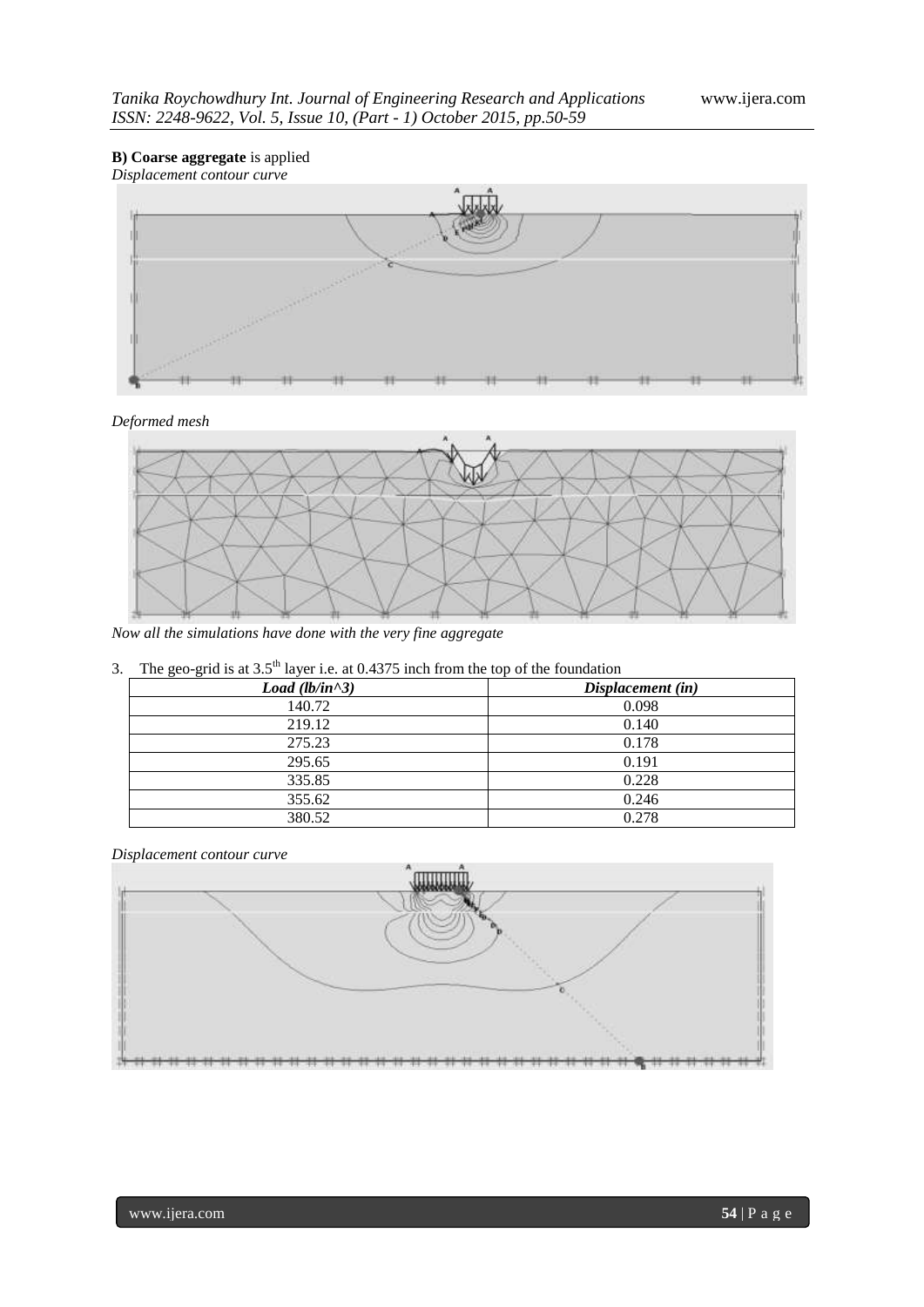## *Deformed mesh*



4. One geo-grid is at 0.875 inch and another one is at 0.4375 inch from the top of the foundation

| Load (lb/in^3) | Displacement (in) |
|----------------|-------------------|
| 148.52         | 0.101             |
| 221.32         | 0.136             |
| 295.21         | 0.185             |
| 350.45         | 0.23              |
| 380.76         | 0.255             |
| 401.72         | 0.278             |

*Displacement contour curve*



*Deformed mesh*



5. One geo-grid is at  $2<sup>nd</sup>$  another one is at  $3<sup>rd</sup>$  layer i.e. at 1.75 in and 0.875 in respectively from the top of the foundation

| Load (lb/in^3) | Displacement (in) |
|----------------|-------------------|
| 130.95         | 0.095             |
| 219.12         | 0.135             |
| 268.57         | 0.170             |
| 289.63         | 0.185             |
| 339.62         | 0.23              |
| 365.20         | 0.258             |
| 390.23         | 0.285             |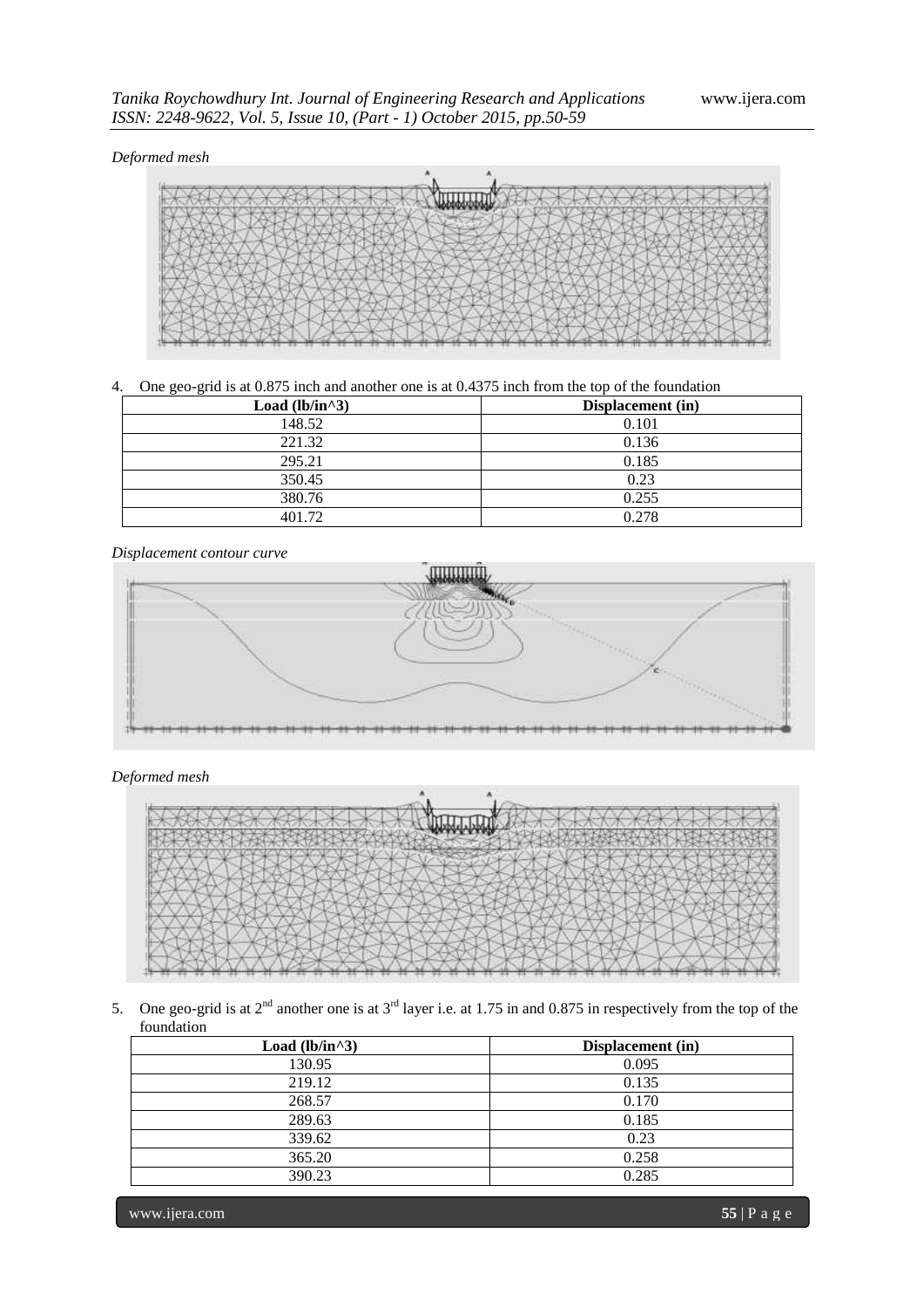*Displacement contour curve*



## *Deformed mesh*



6. Two geo-grid is at  $3.5<sup>th</sup>$  layer of soil i.e. at 0.4375 inch from the top We have got the best result i.e. highest bearing capacity and the lowest displacement in this case.

| we have got the overloom not highest ovaling vapavity and the fowver explainent in and ease. |                   |
|----------------------------------------------------------------------------------------------|-------------------|
| Load (lb/in^3)                                                                               | Displacement (in) |
| 120.52                                                                                       | 0.085             |
| 224.52                                                                                       | 0.130             |
| 312.85                                                                                       | 0.18              |
| 360.48                                                                                       | 0.221             |
| 390.25                                                                                       | 0.244             |
| 419.98                                                                                       | 0.278             |

*Displacement contour curve*

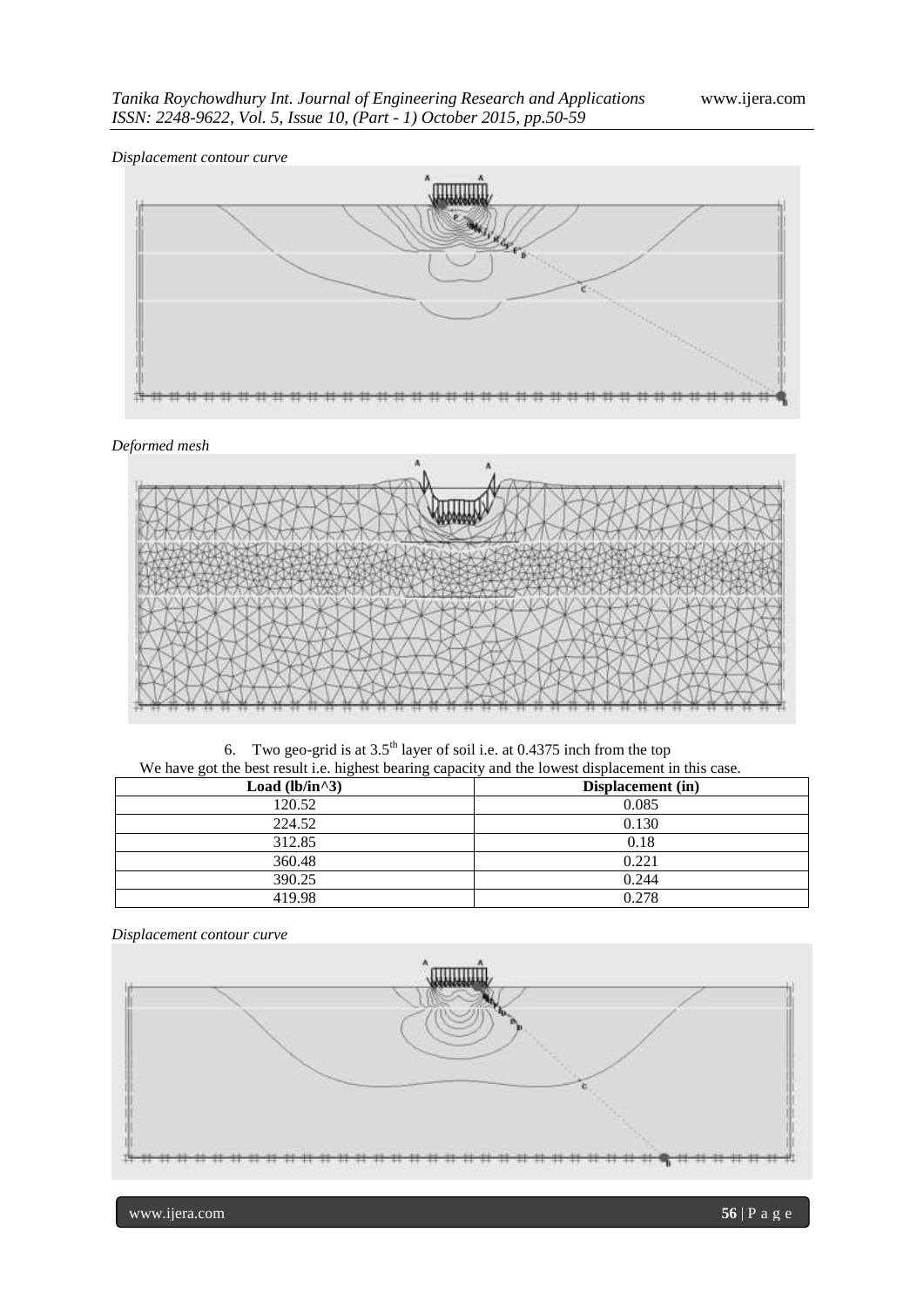

Comparing the above results we can have the highest bearing capacity in every respective case. In numerical simulation we can have a competitive study of bearing capacity with respect to the displacement in these cases.

| Position of the geo-grid<br>(inch) | <b>Bearing capacity</b><br>$(lb/in^3)$ |
|------------------------------------|----------------------------------------|
| At 0.875                           | 364.68                                 |
| At 0.4375                          | 380.52                                 |
| Two layer at 0.4375                | 419.98                                 |
| Two layer at 0.875 and 0.4375      | 401.72                                 |
| Two layer at $1.75$ and at $0.875$ | 380.23                                 |

### **Curves**

Competitive study on the various load vs. displacement curves in each and every case have shown below

## **1. Without geogrid**



**2. With geogrid at 3rd layer**

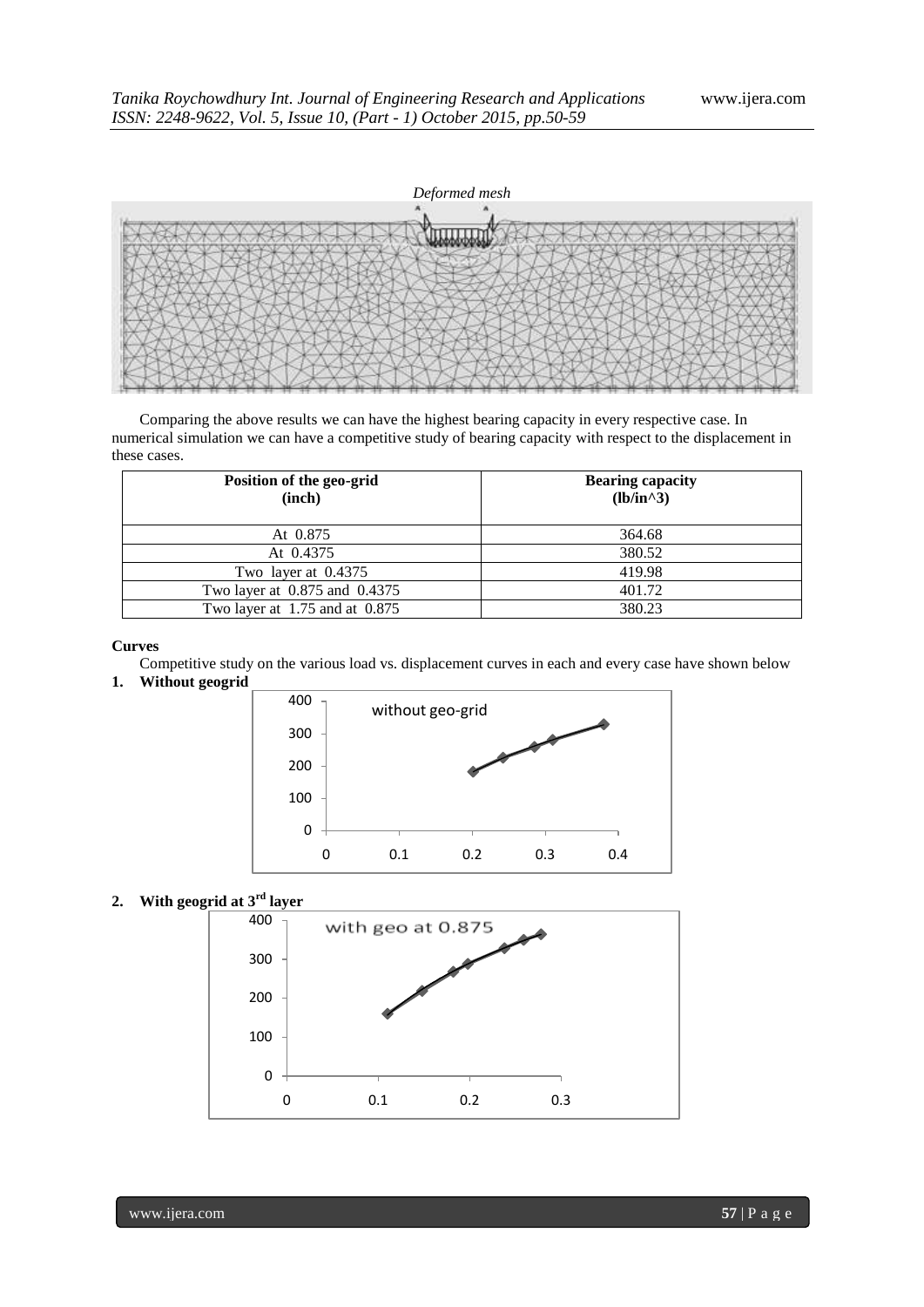# **3. With geogrid at 3.5th layer**



**4. One geogrid at 3rd and another one at 3.5th layer**



# **5. One geogrid at 2nd and another one at 3rd layer**



**6. Two layer of geogrid at 3.5th layer**